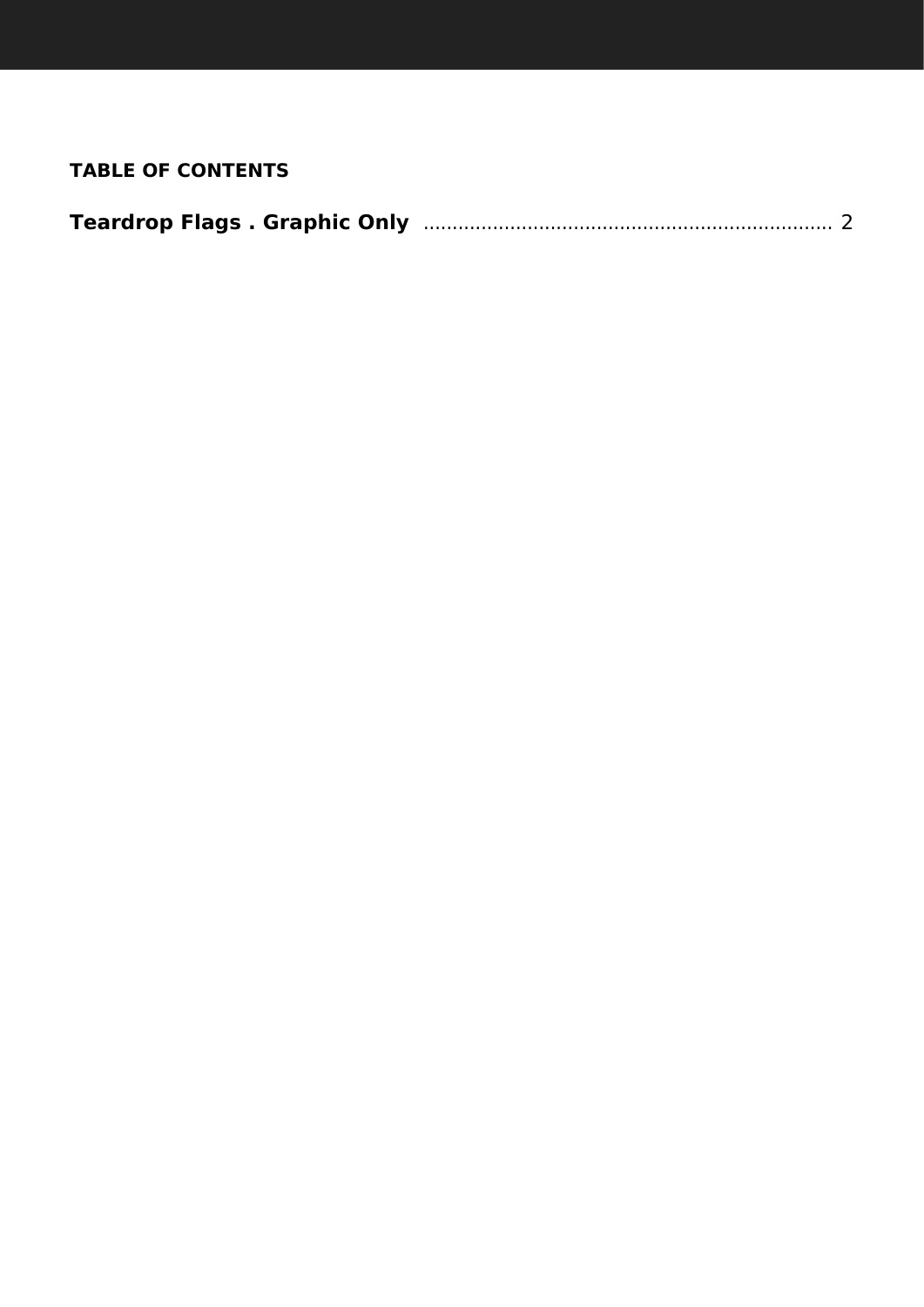# <span id="page-1-1"></span><span id="page-1-0"></span>**TEARDROP FLAGS . GRAPHIC ONLY**

# **FREE Shipping on ALL PRODUCTS**



## **Turnaround:**

• Standard 1 Business Day Turnaround

#### **Material:**

4 oz. Polyester Flag Material High Resolution Digitally Printed At 720 x 720 Dye Sublimation Scratch Resistant Washable

**SKU:** 9948-D-1-2-1



**Graphic Only Double** 

#### **TEARDROP FLAG . SINGLE SIDED . 13FT . GRAPHIC ONLY**

## **Turnaround:**

• Standard 1 Business Day Turnaround

#### **Material:**

4 oz. Polyester Flag Material High Resolution Digitally Printed At 720 x 720 Dye Sublimation Scratch Resistant Washable

**SKU:** 9948-S-1-2-1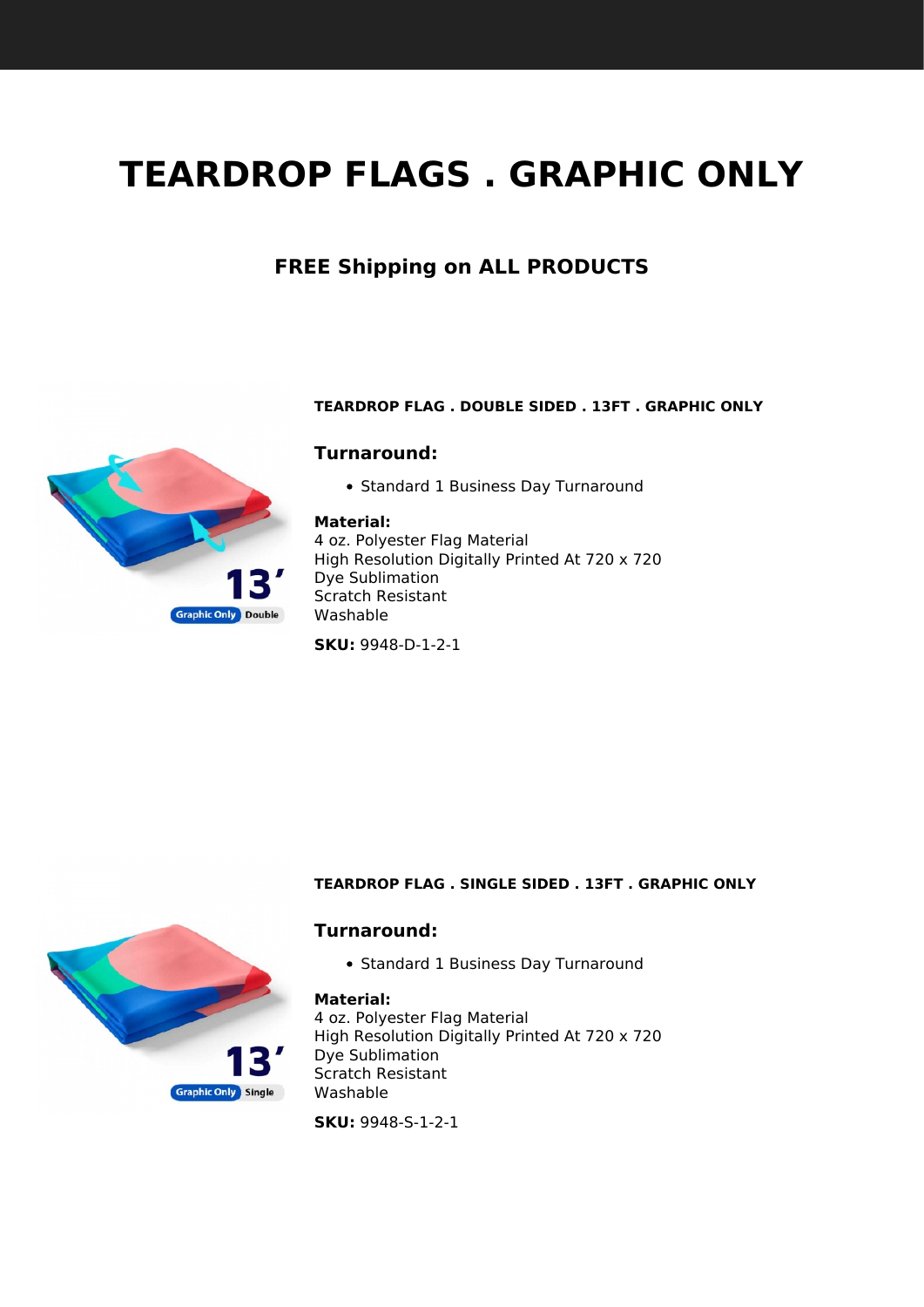## **TEARDROP FLAG . SINGLE SIDED . 11.2FT . GRAPHIC ONLY**

<span id="page-2-0"></span>

## **Turnaround:**

• Standard 1 Business Day Turnaround

#### **Material:**

4 oz. Polyester Flag Material High Resolution Digitally Printed At 720 x 720 Dye Sublimation Scratch Resistant Washable

**SKU:** 9948-S-1-2

## **TEARDROP FLAG . DOUBLE SIDED . 11.2FT . GRAPHIC ONLY**



## **Turnaround:**

• Standard 1 Business Day Turnaround

#### **Material:**

4 oz. Polyester Flag Material High Resolution Digitally Printed At 720 x 720 Dye Sublimation Scratch Resistant Washable

**SKU:** 9948-D-1-2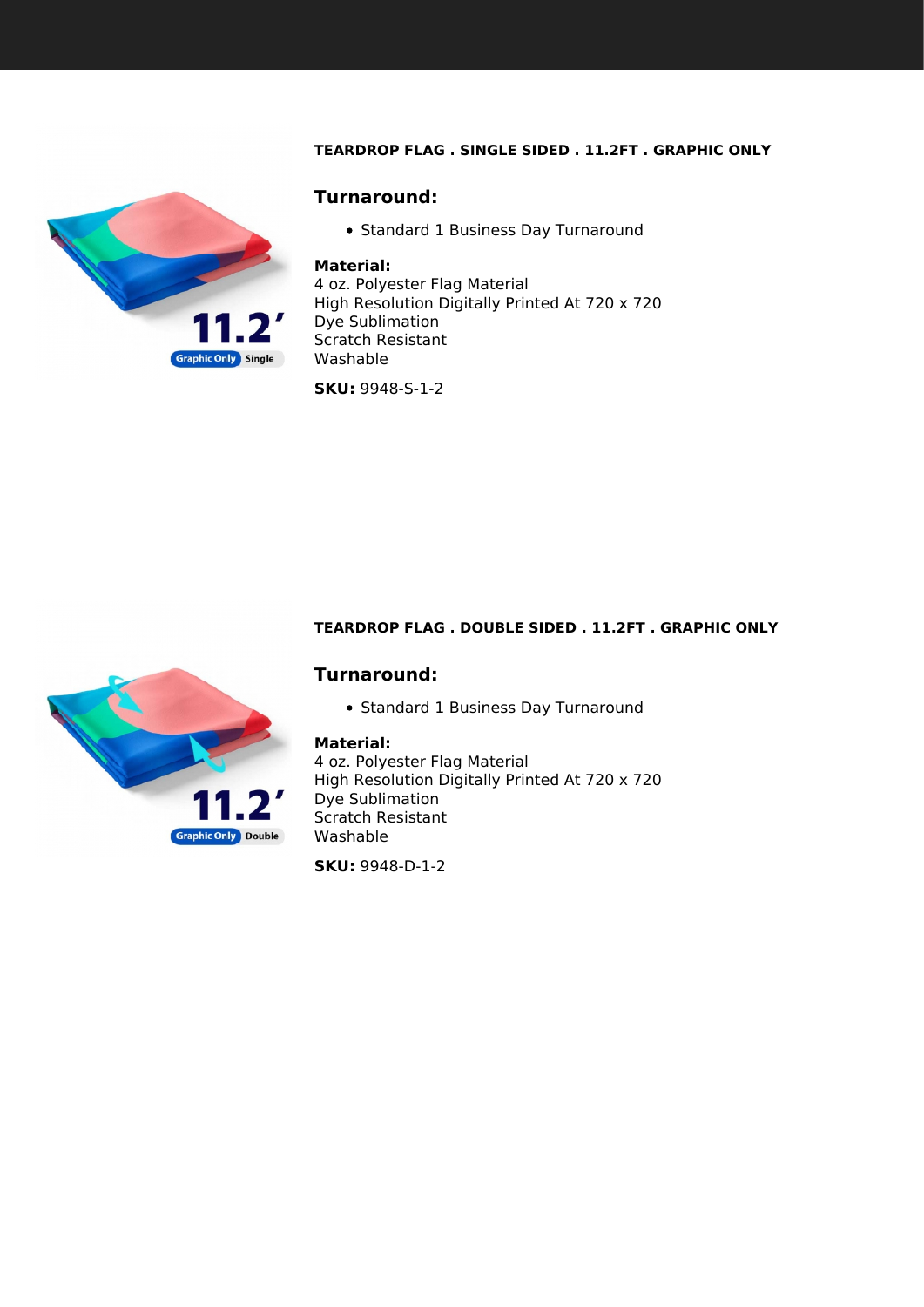## **TEARDROP FLAG . DOUBLE SIDED . 9FT . GRAPHIC ONLY**

<span id="page-3-0"></span>

## **Turnaround:**

• Standard 1 Business Day Turnaround

#### **Material:**

4 oz. Polyester Flag Material High Resolution Digitally Printed At 720 x 720 Dye Sublimation Scratch Resistant Washable

**SKU:** 9948-D-1-1

#### **TEARDROP FLAG . SINGLE SIDED . 9FT . GRAPHIC ONLY**

## **Turnaround:**

• Standard 1 Business Day Turnaround

#### **Material:**

4 oz. Polyester Flag Material High Resolution Digitally Printed At 720 x 720 Dye Sublimation Scratch Resistant Washable

**SKU:** 9948-S-1-1

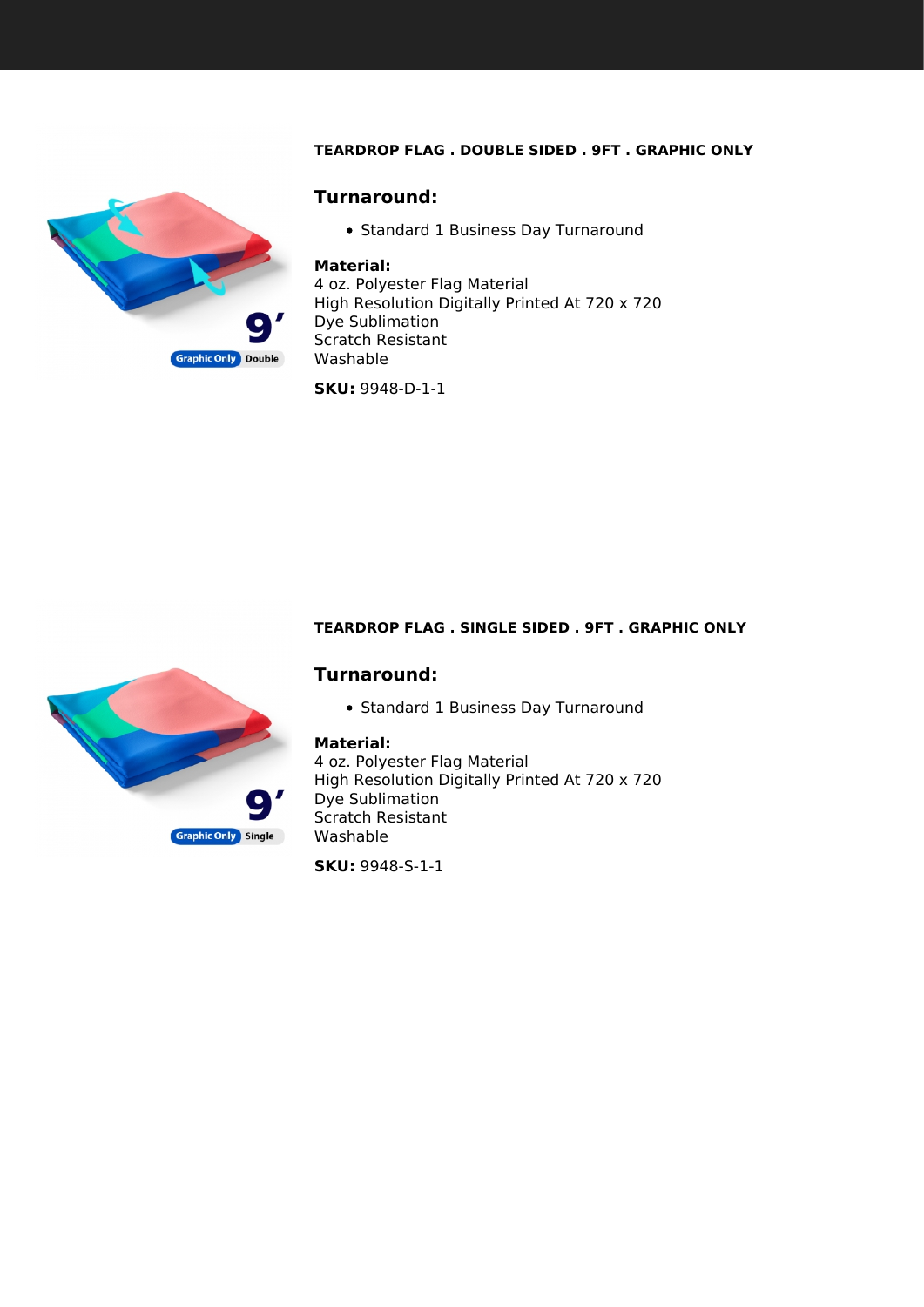## **TEARDROP FLAG . SINGLE SIDED . 7FT . GRAPHIC ONLY**

<span id="page-4-0"></span>

## **Turnaround:**

• Standard 1 Business Day Turnaround

#### **Material:**

4 oz. Polyester Flag Material High Resolution Digitally Printed At 720 x 720 Dye Sublimation Scratch Resistant Washable

**SKU:** 9948-S-1

#### **TEARDROP FLAG . DOUBLE SIDED . 7FT . GRAPHIC ONLY**

## **Turnaround:**

• Standard 1 Business Day Turnaround

## **Material:**

4 oz. Polyester Flag Material High Resolution Digitally Printed At 720 x 720 Dye Sublimation Scratch Resistant Washable

**SKU:** 9948-D-1